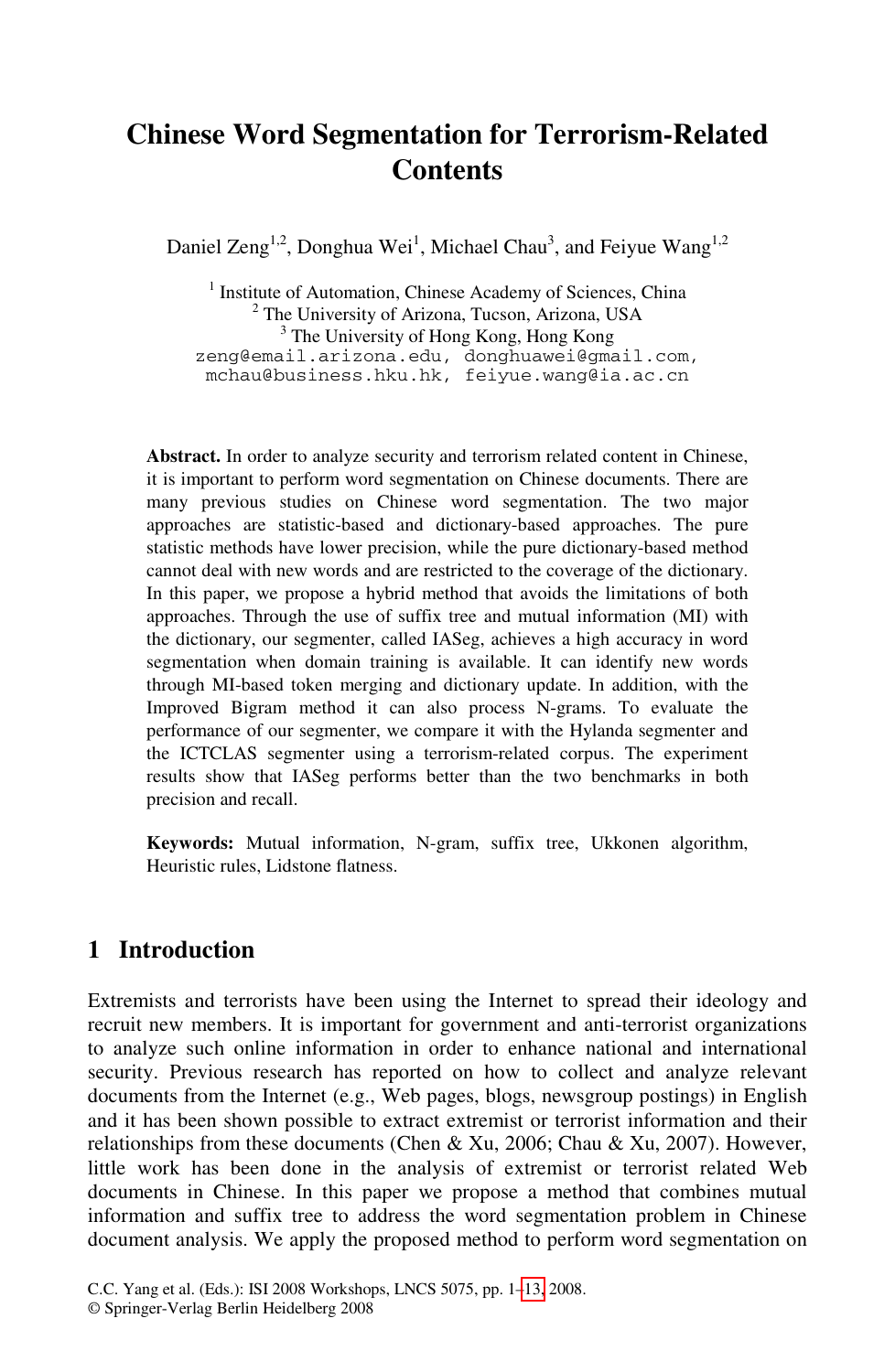a terrorism-related corpus. The rest of the paper is structured as follows. Section 2 reviews related work in Chinese word segmentation. In Section 3 we describe our proposed algorithm based on mutual information and suffix tree. Section 4 reports the results of our evaluation study, in which we tested our proposed algorithm using a terrorism-related data set. We discuss the findings in Section 5 and conclude our study in Section 6.

## **2 Related Work**

Chinese word segmentation has been studied for many years, but two problems in word segmentation, namely unknown word identification and ambiguity parsing, are still not completely solved. Studies on Chinese word segmentation can be roughly divided into two categories: heuristic dictionary-based methods, and statistical machine learning methods. Readers are referred to (Wu et al., 1993) for a more detail survey. In the following, we review previous research in each category.

## **2.1 Dictionary-Based Methods**

Dictionary-based methods mainly employ a predefined dictionary and some handgenerated rules for segmenting input sequence. These rules can be generally classified based on the scanning direction and the prior matching length. The Forward Matching Method (FMM), the input string will be scanned from the beginning to the end and matched against dictionary entries. In the Reverse Matching Method (RMM), the input string will be scanned from the end to the beginning. Bidirectional Matching Methods scan the input string from both directions. The matching length can be based on maximum matching or minimum matching. Most popular dictionary-based segmenters use a hybrid matching method. The main disadvantage of dictionarybased methods is that their performance depends on the coverage of the lexicon, which unfortunately may never be complete because new words appear constantly. Consequently, these methods cannot deal with the unknown words (sometimes called Out-Of-Vocabulary or OOV) identification and may result in wrong segmentation.

## **2.2 Statistical and Machine Learning Methods**

Statistical methods rely on different measure to decide on the segmentation boundary in Chinese. Sun et al.(2004) use a liner function of mutual information (MI) and difference of t-test to perform text segmentation. Many researchers also concentrate on two-character words (bigrams), because two is the most common length in Chinese words. Dai et al. (1999) use contextual and positional information, and found that contextual information is the most important factor for bigram extraction. They found that positional frequency is not helpful in determining words. Yu et al. (2006) proposed a cascaded Hidden Markov Model (HMM) for location and organization identification. Other researchers, such as Jia et al. (2007), Xue et al. (2003), and Low et al. (2005) focus on the Maximum Entropy (ME) models. Li et al. (2002) use Expectation Maximization and Maximum Likelihood Prediction to deal with Chinese word segmentation. Zhou & Liu (2002) construct state chart using the information of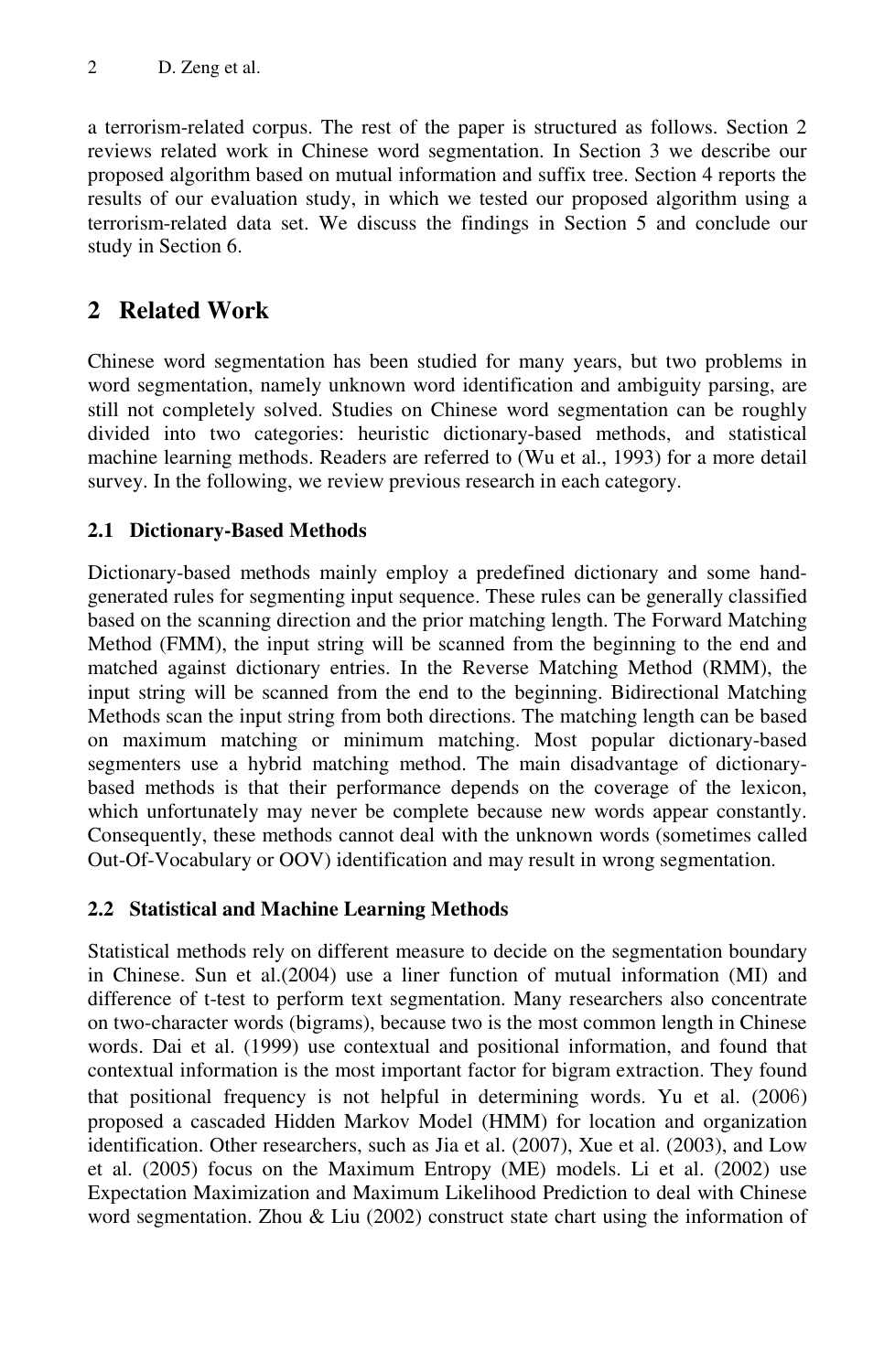whether several characters can compose one word and propose an algorithm to generate candidate words. Sproat et al. (1996) propose a Stochastic Finite-State Word-Segmentation method by combining character states with dictionary-based heuristic rules. There are several others: Hockenmaier and Brew (1998) present an algorithm, based on Palmer's (1997) experiments, that applies a symbolic machine learning technique to the problem of Chinese word segmentation. Many other statistic-based machine learning methods have been used in Chinese word segmentation, such as SVM-based segmentation (Li et al., 2001), the CRF method segmentation (Peng, et al., 2004), unsupervised models (Creutz et al, 2007).

Ponte and Croft (1996) introduce two models for word segmentation: word-based and bigram-based models. Both utilize probabilistic automata. In the word-based method, a suffix tree of words in the lexicon is used to initialize the model. Each node is associated with a probability, which is estimated by segmenting training text using the longest match strategy. This makes it easy to apply the segmenter to new languages. The bigram model uses the lexicon to initialize probability estimates for each bigram, and the probability with which each bigram occurs, and uses the Baum-Welch algorithm (Rabiner 1989) to update the probabilities as the training text is processed.

Some researchers concentrate on the named entity identification, such as Sproat et al. (1996), who developed special-purpose recognizers for Chinese names (and translated foreign names). They implemented special recognizers not only for Chinese names and transliterated foreign names, but also for components of morphologically obtained words.

As we know, pure dictionary-based methods rely on the coverage of the dictionaries, and general statistical methods require segmented training corpus. Teahan et al. (2000) proposed using text compression model to do word segmentation. This method uses neither manual dictionary nor training corpus, but just uses finite-context models of characters to predict the upcoming one. Each prediction takes the form of a probability distribution that is provided to an encoder. The conditional probability distribution of characters, conditioned on the preceding few characters, is maintained and updated as each character of input is processed.

In sum, all methods have to rely on either character-level information indicated by the co-occurrence probability, conditional probability, position status, or word-level information provided by the dictionary or the language knowledge, such as the partof-speech, morphological, syntactic and semantic knowledge (Cui et al., 2006). Many researchers combine the available information and achieved better performance in both unsupervised learning (Peng and Schuurmans, 2001) and supervised learning (Teahan et al., 2000).

### **3 Proposed Algorithm**

In this paper, Mutual Information (MI) and Suffix Tree are combined to perform Chinese word segmentation. While Ponte and Croft (1996) just deal with bigrams, we focus more on segmentation of trigrams and longer words. We first use a training corpus to train the bigram model and use a lexicon to establish the improved bigram model. We then use MI and the improved bigram model combining with the Suffix Tree to parse the given text.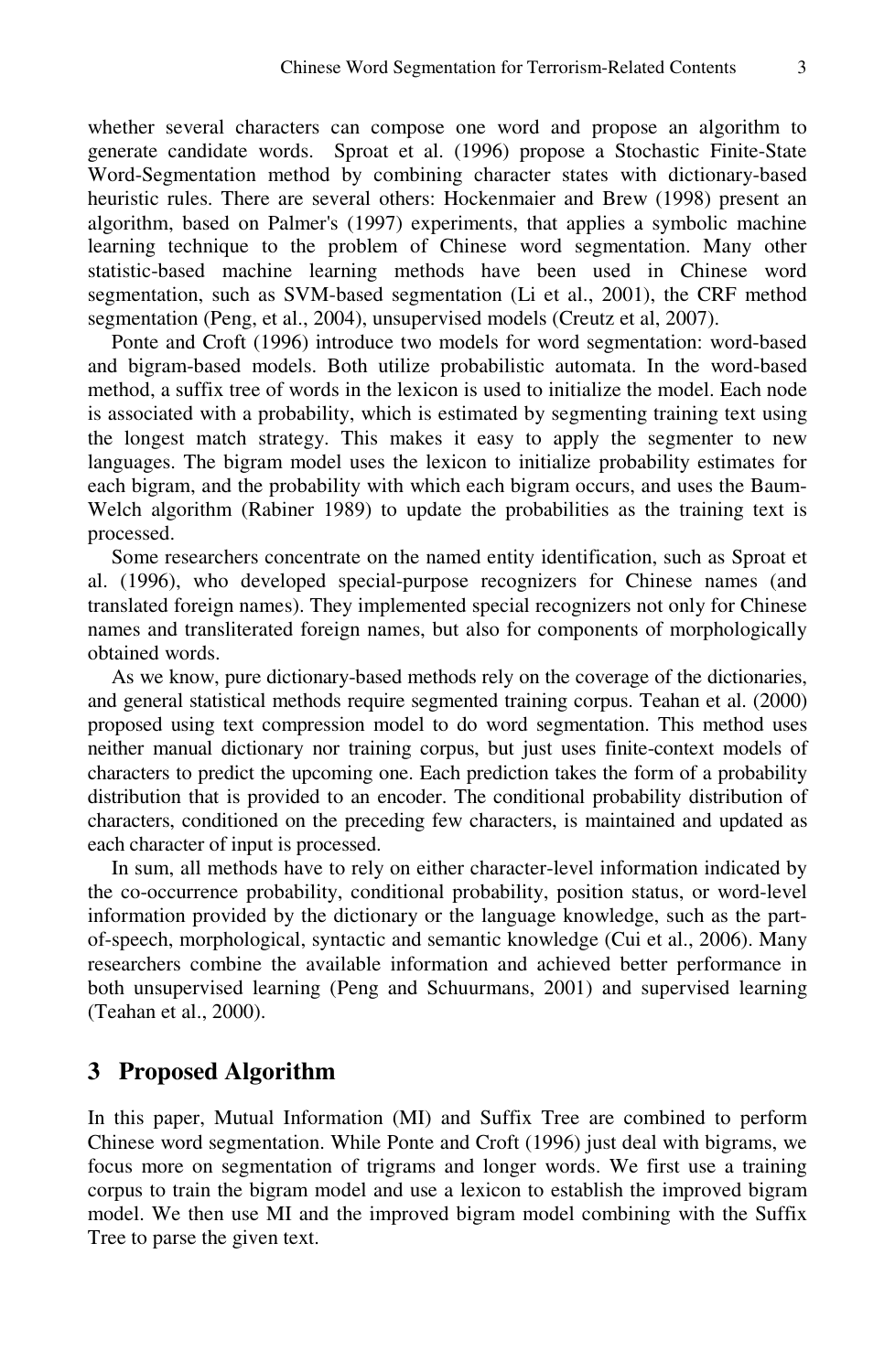

**Fig. 1.** Overall architecture of our system

In this Section, we describe our proposed algorithm, called the IASeg. We separate the segmentation process into two phases - the training phase and the test phase. The overall algorithm is shown in Figure 1. In the training phase, we construct a dictionary and the N-grams, which include the Unigram, Bigram and the Improved Bigram. In the test phase, we first split the input string into tokens using dictionarybased FMM heuristic. Then we calculate the strings' Mutual Information to predict unknown words and decide whether we should merge the two adjacent tokens as one new word. If the formation of the new word is supported, we can update the dictionary dynamically. Finally, we output the segmentation results.

#### **3.1 N-Gram Construction**

The n-gram word model is based on the Markovian assumption. If the *n*-th character is related only with its preceding (*N*-1) characters of context, and without any other correlations, we call it the N-gram word model or (*N*-1)-order Markov model.

Given a string  $w_1w_2...w_n$ , with its length being *n*, we have the following equations. In unigram, we have.:

 $p(w_1w_2...w_n)=p(w_1)p(w_2)...p(w_n)$ 

Using bigram (1-order Markov model), we have:

 $p(w_1w_2...w_n) = p(w_1) p(w_2|w_1) p(w_3|w_2)...p(w_n|w_{n-1})$ 

And using trigram (2-order Markov model), we have:

 $p(w_1w_2...w_n) = p(w_1) p(w_2 | w_1) p(w_3 | w_1w_2) p(w_4 | w_2w_3) \dots p(w_n | w_{n-2} w_{n-1})$ For an N-gram model, we have:

 $p(w_1w_2...w_n) = p(w_1) p(w_2 | w_1) p(w_3 | w_1w_2) p(w_4 | w_1w_2w_3) ... p(w_n | w_1...w_{n-1})$ The above equations can be expressed by one equation:

$$
p(w_{i}w_{2}...w_{n}) = \prod_{i=1}^{n} p(w_{i} | w_{i \cdot (N-1)} w_{i \cdot (N-1)+1} w_{i \cdot (N-1)+2}...w_{i \cdot 1})
$$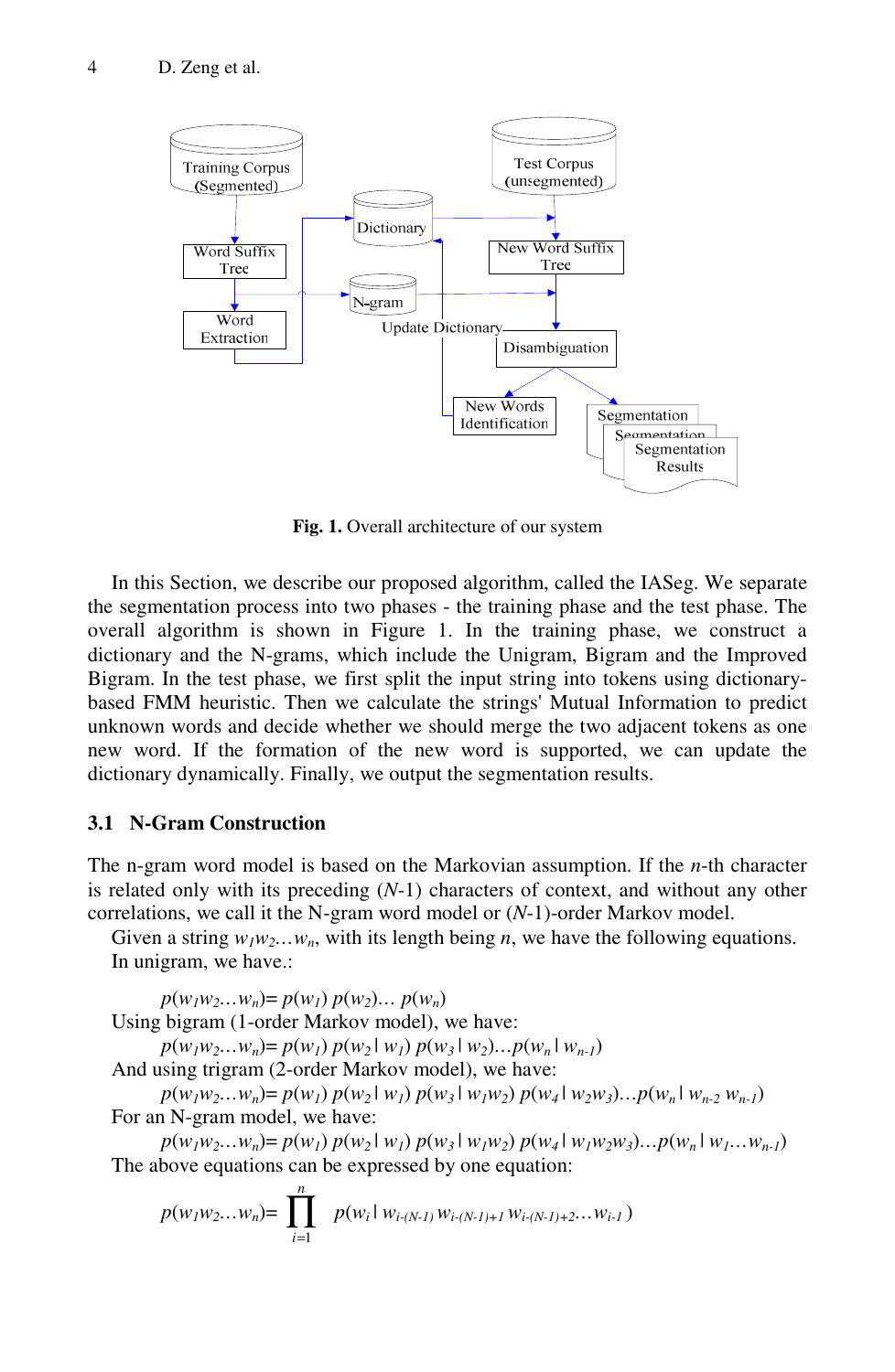**Table 1.** Expressions in equations

| <b>Expression</b>  | <b>Meaning</b>                                           |  |  |
|--------------------|----------------------------------------------------------|--|--|
| $W_i$              | a character                                              |  |  |
| length(str)        | Number of characters in <i>str</i>                       |  |  |
| $W_i^j$            | simple expression of string of $w_iw_{i+1}w_i$ , $i < j$ |  |  |
| p(w)               | probability of string $w$ in a given corpus              |  |  |
| $count(w_1w_2w_n)$ | frequency of n-gram $w_1w_2w_n$ in a given corpus        |  |  |
| p(x, y)            | probability of co-occurrence of $x$ , $y$                |  |  |
| f(x)               | frequency estimate of $x$                                |  |  |
| N                  | number of training instances                             |  |  |

where  $n=$  *length*( $w_1w_2...w_n$ ), and *N* is the length of *N*-grams to be considered. Table 1 gives a summary of the expressions used.

To make calculation simpler we often use the following parameter evaluation equations, based on their relative frequency, using a Maximum Likelihood Estimation (MLE) method.

$$
p_{MLE}(w_n/w_{n-1}) = \frac{count(w_{n-1}w_n)}{count(w_{n-1})}
$$

$$
p_{MLE}(w_n/w_1^{n-1}) = \frac{count(w_1w_2w_3...w_n)}{count(w_1w_2w_3...w_{n-1})}
$$

$$
p_{MLE}(w_n/w_{n-N+1}^{n-1}) = \frac{count(w_{n-N+1}^{n-1}w_n)}{count(w_{n-N+1}^{n-1})}
$$

For an N-gram model a large number of parameters need to be estimated. Many previous studies have focused on bigrams only because of computational efficiency considerations. In this study, we use an Improved Bigram to deal with longer grams. More details will be discussed in the following subsection.

#### **3.2 MI Measure**

#### **3.2.1 Basic Concepts and MI Calculation Equation**

The concept of Mutual Information comes from <Information Theory>, which indicates two events' dependence (compactness) using:

$$
MI(x, y) = log_2 \frac{p(x, y)}{p(x)p(y)}
$$

In Natural Language Processing (NLP),  $MI(x,y)$  is used to estimate the *compactness* of two characters: *x*, *y*. If  $MI(x,y)$  is higher than a given threshold value (usually estimated through experiments, denoted  $\mu$ ), we can regard them as one word. To simplify calculation, we define  $p_{MLE}(x) = f(x) = count(x)/N$ , so we can rewrite the MI equation as follows:

$$
MI(x, y) = log_2 \frac{count(x, y) \cdot N}{count(x)count(y)}
$$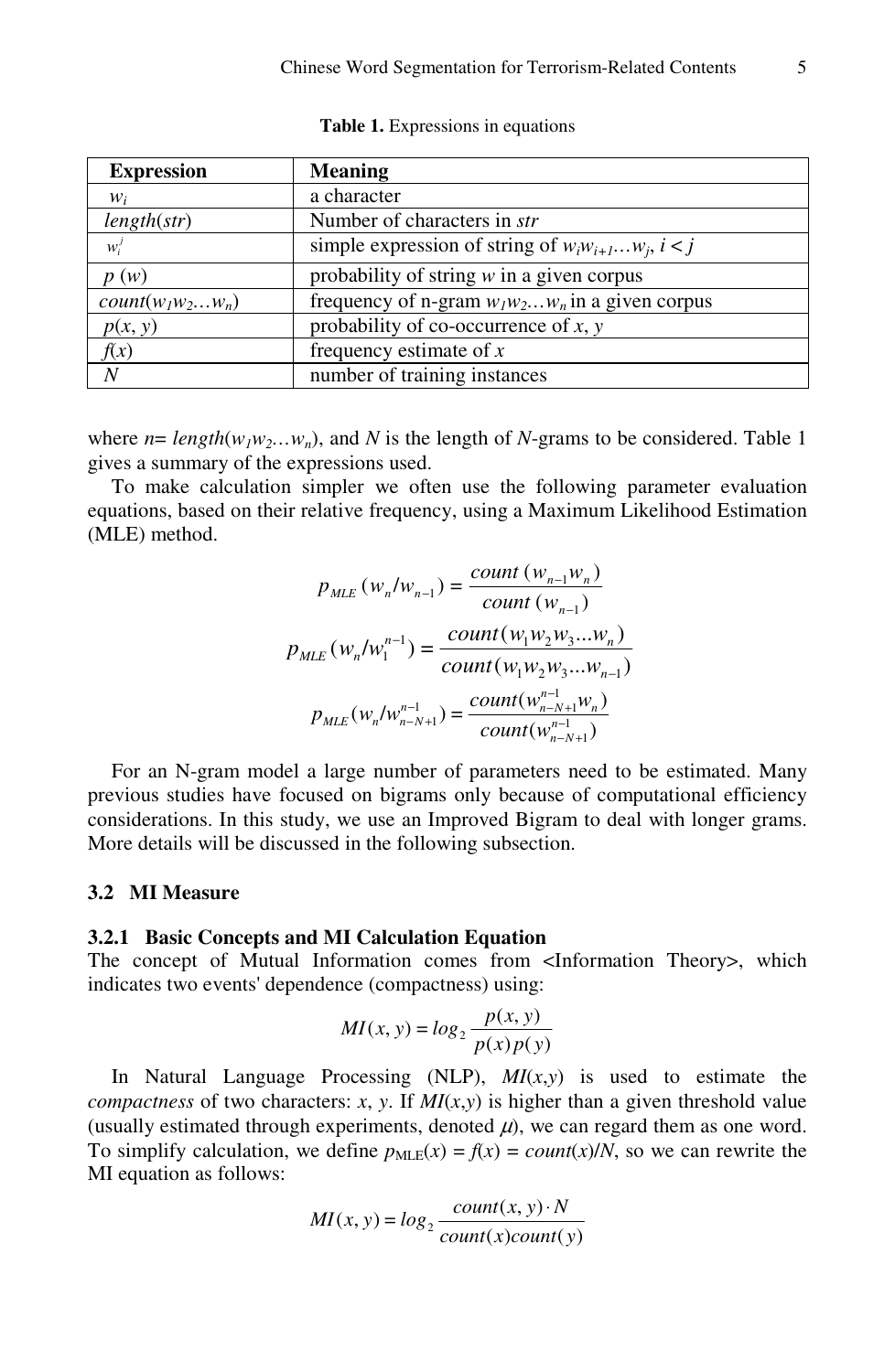Its full meanings are as followings: (On condition that the characters *a*, *b* both have the normal distribution in text, their dependence equals to their correlation.)

1. If  $MI(a, b) \gg 0$ , i.e.  $count(a, b) \cdot N \gg count(a) \cdot count(b)$ , the characters have positive correlation. And if  $MI(a, b) > \mu$ , we can regard the string '*ab*' as a word.

2. If  $MI(a, b) \ll 0$ , i.e.  $count(a, b) \cdot N \ll count(a) \cdot count(b)$ , the characters have negative correlation, and we do not regard '*ab*' as a word.

3. If  $MI(a, b) \approx 0$ , i.e. *count*(*a*, *b*)  $\cdot$  *N*  $\approx$  *count*(*a*)  $\cdot$  *count*(*b*), then we say the characters have no correlation and they can't be viewed as a word either.

Researchers(Fang et al., 2005) also have used the following equation to calculate the *MI* of two bigrams *c* and *d*, each of them being a bigram string, and achieve better performance in such cases where a 4-character word is composed of 2 bigrams, e.g., "高音喇叭", in which both "高音" and "喇叭" are words.

$$
MI(c,d) = log_2 \frac{N_c^2 f(c,d)}{N_w \times f(c) \times f(d)}
$$

where  $N_c$  is the total characters in the corpus,  $N_w$  is the total number of the tokens in the corpus.

In our approach, however, we do not adopt this method because we have different classes of n-grams but just use one threshold. In order to come up with one measure standard, we using MLE calculation equations together with the *Lidstone* flatness algorithm to avoid the sparseness of the co-occurrences.

#### **3.2.2 Flatness Algorithm**

Most of the probabilities involved in the MI calculation are very small and can result in *zero* probability. To avoid numerical problems associated with these zero probabilities, we use the Lidstone flatness function:

$$
P_{Lid}(w_1...w_n) = \frac{count(w_1...w_n) + \lambda}{N + \lambda * B}
$$

where  $\lambda = 0.5$ , *B* is the number of bins that the training instances are divided into (usually based on the number of dictionary items), and *N* is the corpus size (number of tokens).

For the forecast, we use

$$
P(b/a) = \frac{count(a,b) + \lambda}{(count(a) + \lambda B)}, 0 < \lambda < 1
$$

Especially, to deal with the probability of single word *w*, using following:

$$
P(w) = \frac{count(w) + \lambda}{N + \lambda B}, 0 < \lambda < 1
$$

on condition that *a*, *b*, w are non-empty strings.

In our research, we store the tokens and their frequencies. If we need to calculate their MI, we first retrieve the tokens and their frequencies, then calculate the MI using the equations described earlier.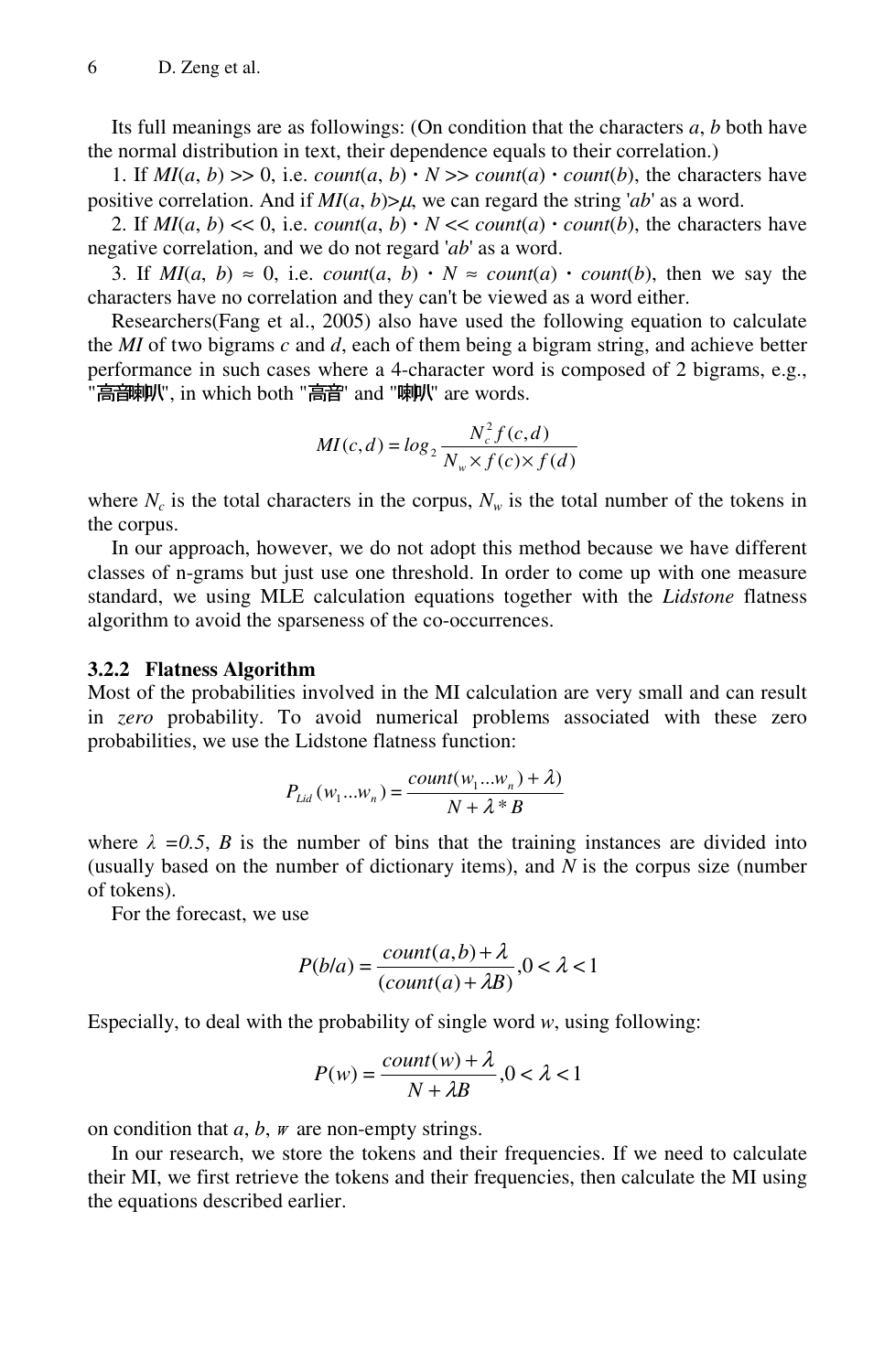#### **3.2.3 Improved Bigram**

In this subsection we describe our improved bigram model which is used to deal with n-gram words with  $n \geq 3$ . We store patterns using a hash table for MI computation with the unigram and simple bigram. This approach allows us to process multi-gram words, such as 4-gram words and 5-gram words, and even more parameters prediction.

We show an example of our improved Bigram in Figure 2. Consider the words: "尔土耳其斯坦信息中心 (East Turkistan Information Center)". The MI of "土耳其" and "斯坦" will be calculated. As this is greater than the threshold, the frequency of the term "土耳其斯坦" will be stored and the MI of "东" and "土耳其斯坦" will be further calculated to obtain the correct term "东土耳其斯坦(East Turkistan)".



**Fig. 2.** Example of Improved Bigrams

This method is useful for segmenting terms that are named entities, such as combining "邓小平" to "邓小平(Deng Xiaopeng)", and "中国人民银行" to "中国人民银行 (The People's Bank of China) ", etc. It can also deal with some ambiguous pairs, such as "新西兰花". For instance, if the training corpus are mostly about vegetables (i.e., having a lot of individual occurrences of "西兰花"), then it would split into "新西兰花" (new broccoli)"; but if the corpus are about the country (i.e., having a lot of individual occurrences of "新西兰"), then it would be segmented as "新西兰/花 (New Zealand flowers)".

#### **3.3 Suffix Tree**

Given a string  $S \in \Sigma^n$ , the suffix tree  $T_S$  of *S* is the compacted Trie of all the suffixes of  $S^* \times S$ . The suffix tree is the hosis data structure in combinatorial pattern of *S\$*,  $\frac{1}{2} \notin \Sigma$ . The suffix tree is the basic data structure in combinatorial pattern matching because of its many elegant uses. Furthermore, it has a compact  $O(n)$  space representation that can be constructed in  $O(n)$  optimal time for a constant-size alphabet (Weiner 1973). The original construction and its analysis are nontrivial.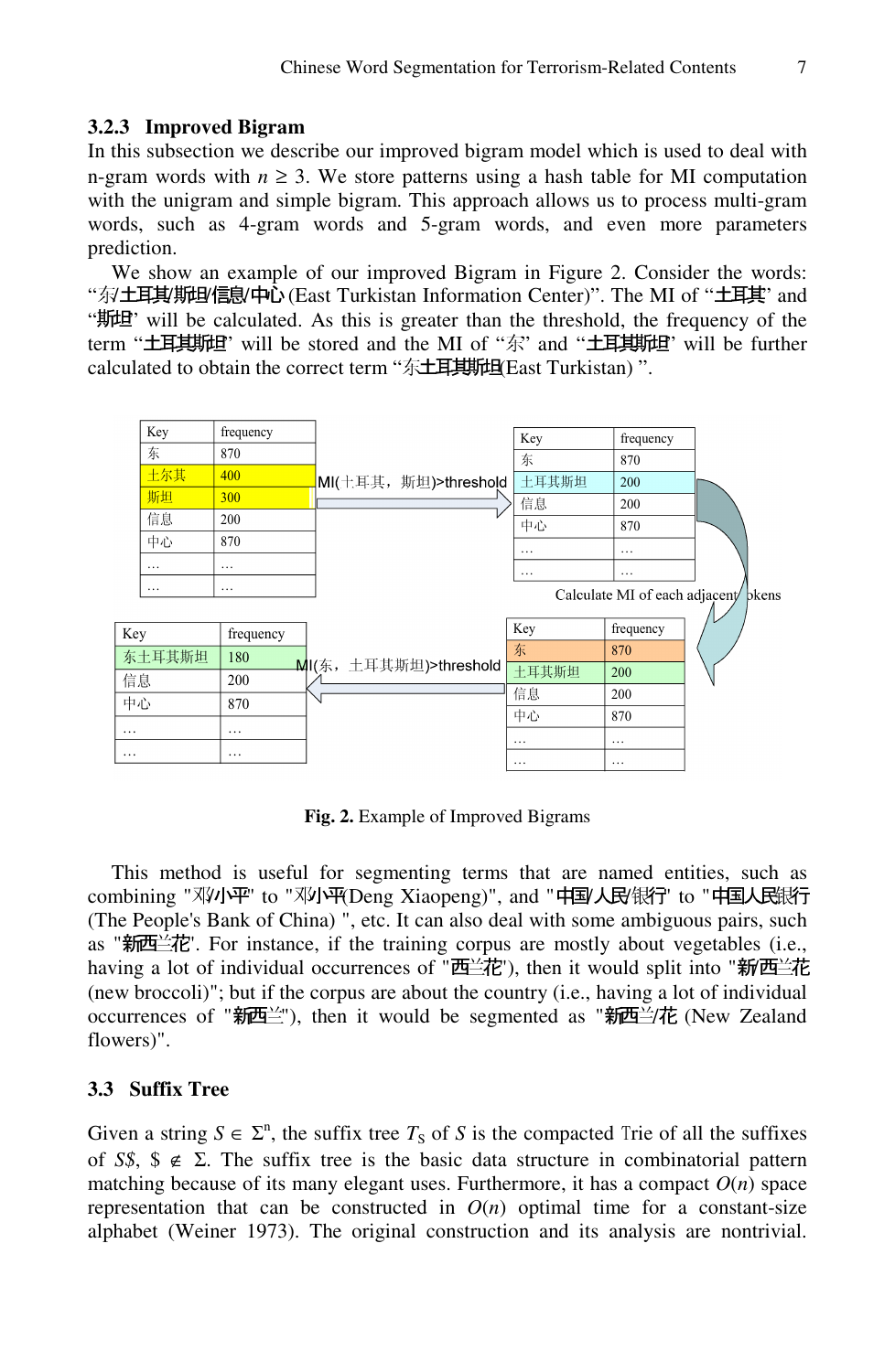Some efforts have been spent on producing simplified linear time algorithms (Chen and Seiferas 1985; McCreight 1976), though all such efforts have been variants of the original approach of Weiner. Due to limited space, readers are referred to other papers for the details of the details of the model and implementation of suffix tree (Chen and Seiferas 1985; Giegerich, et al., 1997; McCreight 1976; Weiner 1973; Zhang et al, 2004).

Suffix Tree has a low complexity (Chan et al., 2005). Let  $C = \{T_1, T_2, ..., T_k\}$  be a collection of texts with total length *n*. We can maintain a compressed suffix tree for *C*, which uses  $O(n)$  space and supports the following queries about the suffix tree for  $C$ : finding the root in  $O(1)$  time and finding the parent, left child, left sibling, right sibling, and suffix link of a node in *O*(*log n*) time. The edge label and leaf label can be computed in  $O(log n)$  time. Inserting or deleting of a text *T* in *C* can be done in  $O(|T| \log n)$  time.

How to construct a suffix tree efficiently is the critical problem of using suffix tree. Since *Weiner* proposed this data structure on 1973, a lot of work has been done in this area. The serial suffix tree construction is very mature and there are several well known algorithms which have linear complexity with respect to the length of the given string on both time and space. These algorithms include *Weiner*'s algorithm (1973), *McCreight*'s(1976) algorithm McC and *Ukkonen*'s algorithm (1992). Weiner's method is a monument on the character processing domain. McC uses suffix link technique to reduce the time complexity further and uses less space than the other two algorithms. The Ukkonen algorithm also uses the suffix link, and is an online arithmetic that builds suffix tree from left to right, i.e. adding  $t_{i+1}$  (a new character or label edge) to the current suffix tree  $STree(T_n)$  and forms another new suffix tree *STree*( $T_{n+1}$ ),  $0 < n \leq |T|$ , where  $|T|$  is the length of the string. In this study we use the *Ukkonen* algorithm.

### **3.4 Lexicon Construction**

Our algorithm uses the known words (dictionary) generated from the previous stage (training processing) to segment the test corpus through the FMM heuristic rule. In order to improve the efficiency of matching, we can either sort all words in the dictionary according to the frequency of words or first classify words according to their length and then sort by their frequencies. However, these methods cannot solve the problem fundamentally. Our system stores the dictionary using a **Trie** structure, and sorts the items according to the order of the Chinese characters based on their Pinyin Romanization.

The construction steps are as follows:

1. The entire dictionary is stored as a Forest;

2. Each tree contains all the words which have the same first character;

3. All the second characters of these words in the same tree are children of the root node;

4. Other characters follow the same token.

For example, the first character of all the following words have the same Pinyin "bao": "爆炸", "爆炸装置", "爆炸药", "爆炸性", "爆发性质", "爆发性", "爆裂", "爆裂声", "爆裂声响","爆破","爆破突击队","爆破井","暴戾".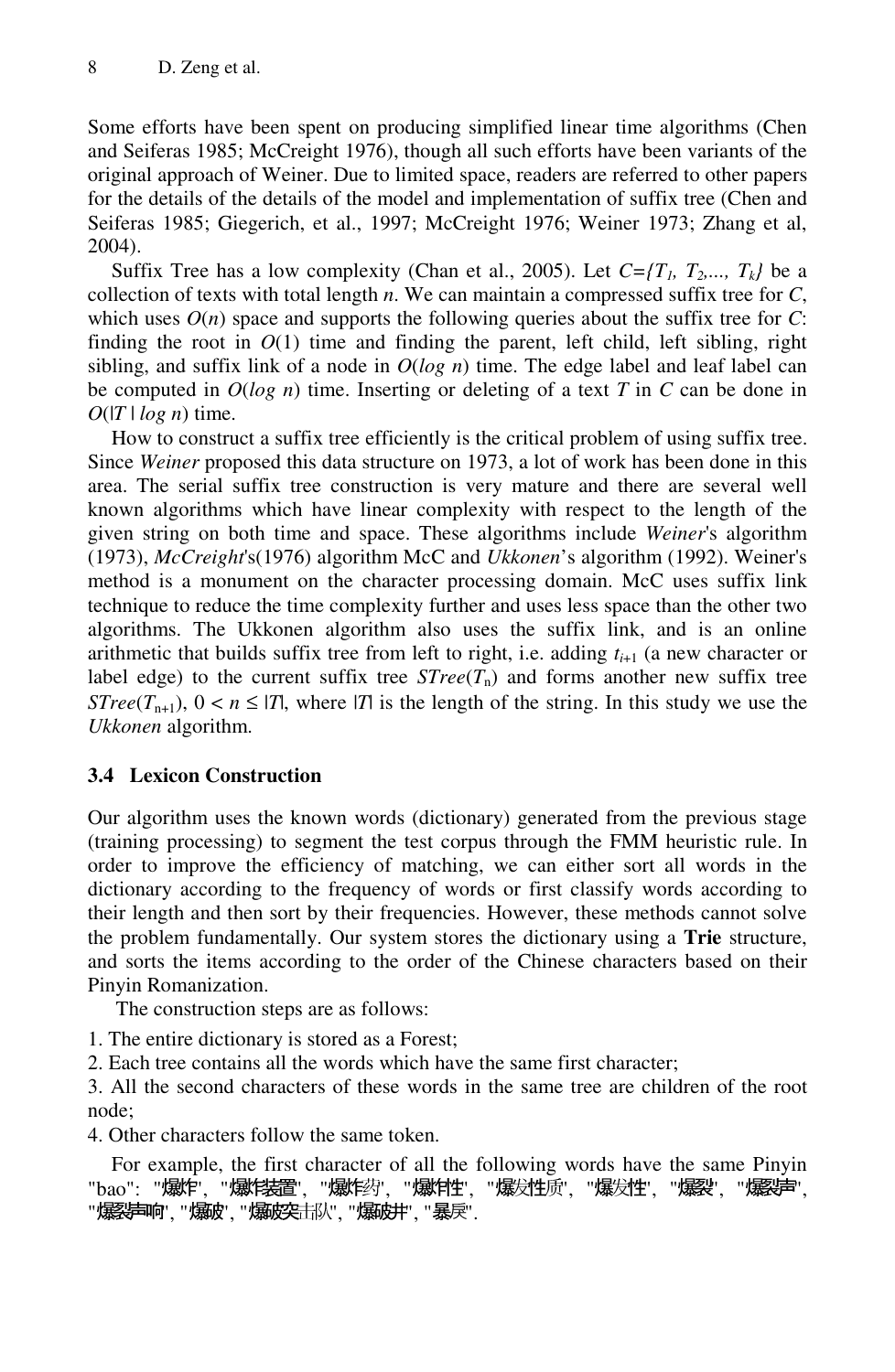#### **3.5 Comparison with Existing Methods**

Previous research has used mutual information for Chinese word segmentation. For example, both *Chien et al.* (1997) and *Ong et al.* (1999), utilize MI in their key phrase extraction. Our proposed algorithm is different from these existing studies. First, MI is used in different ways and different stages in our segmenter. Chien et al. (1997) first split a given string into tokens with different lengths and use MI to filter out the strings with an MI value lower than the threshold. Ong et al. (1999) extend Chien's work by suggesting an updateable PAT-tree that allows the update of string frequencies dynamically. Different from their methods, we first split a given string coarsely, then compute MI of the neighbor tokens, and compare the MI value with the threshold. If the MI value is higher, then we merge the tokens and add the new word into the dictionary. Otherwise, we keep them unmerged. Another major difference is that we use a hybrid approach. In the first stage, we perform coarse splitting using a dictionary-based method to split the given texts, while the other two methods directly compound the characters according to their compositions.

### **4 Experiments**

In order to evaluate the performance of our IASeg system, we compare it with the Hylanda segmenter (www.hylanda.com) and the ICTCLAS segmenter (Zhang et al., 2003). The Hylanda segmenter is a dictionary-based segmenter that has been widely used in practice (e.g., the search engine Zhongsou). ICTCLAS is an HMM-based segmenter. Both segmenters were chosen because they have shown very good performance in previous studies.

We use precision, recall, and F-measure to evaluate the performance of the segmenters. The calculations are as follows:

$$
precision = \frac{correctNum}{autoTotalNum} \qquad recall = \frac{correctNum}{manuelTotalNum}
$$
\n
$$
F-measure = \frac{2 \times recall \times precision}{recall + precision}
$$

where *correctNum* is the number of words correctly identified by the automatic method, *autoTotalNum* is the total number of words identified by the automatic method, and *manualTotalNum* is the number of words identified in the manual segmentation. A perfect segmenter will have a recall and precision of 100%. All these measures can be calculated automatically from a machine-segmented text, along with the human-segmented gold standard.

We collected a set of terrorism-related documents from the Web using crawlers. Within our list of *seed Websites* for terrorism-related content, we crawled news content using our page filter, which discards irrelevant materials like the advertising anchor text and the fringe links, and just keep the news content. As a result, we obtained a set of 330 news articles.

With these data, we setup our own gold set and training set, and run the three segmenters on the corpus. In our algorithm, the dictionary trie is updated dynamically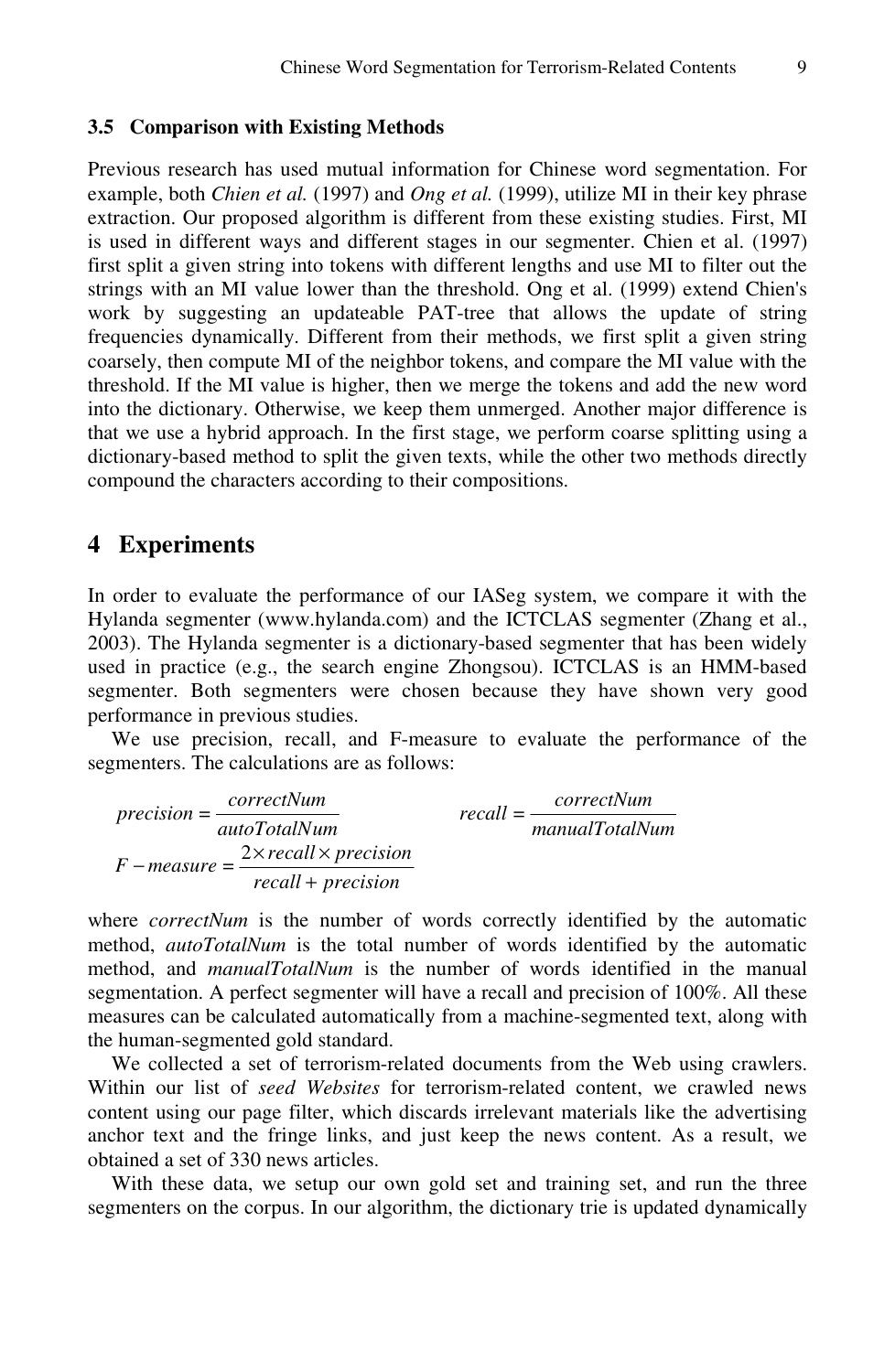after the first run of the training corpus. At last we obtained 57,339 words through the terrorism corpus, which also includes some high frequency general words.

The segmentation results of the three segmenters are shown in Table 2:

|           | Hvlanda | $TC^T$  | IASeg  |
|-----------|---------|---------|--------|
| Precision | 0.8603  | 0.7759  | በ 9477 |
| Recall    | 0.9160  | 0.8658  | 0.9480 |
| F-measure | 0 8874  | (18222) | በ ዓ47′ |

**Table 2.** Results of the three segmenters on terrorism-related content

Overall we can see that our segmenter achieves the best performance among the three segmenters in terms of precision, recall, and F-measure. Note that some of the ICT scores are *zero* because those tests could not be executed successfully due to, for example, problems with common Web page patterns like "……" or email addresses.

## **5 Discussion**

Based on our testing of the segmenter on the terrorism-related corpus and other corpuses (not reported here), we found that two aspects of the training data have a profound influence on the model's accuracy. First, some errors are obviously caused by deficiencies in the training data, such as improperly segmented common words and name entities. Second, some errors stem from the topics covered by the corpus. It is not surprising that the error rate increases when the training and testing text represent different topic areas--such as training on military affairs news text and testing on medical text.

We observe that our algorithm has the following characteristics:

- 1. Using Mutual Information value as the new words identification threshold is greatly different from simple term frequency confidence.
- 2. Different thresholds will achieve different results. For example, a threshold of *20* may just keep all the tokens in their original form, while a threshold of *9* will result in merging some high co-occurrence adjacent tokens as one word. In general, we found that a lower threshold will make the segmenter to prefer longer words, thus resembling more closely with named entity extraction tools.
- 3. By using suffix tree, we can do searching and matching more easily and efficiently. Using the *Ukkonen* algorithm, we can construct the suffix tree in *O(n)* time complexity and *O(n)* space complexity.
- 4. Through our improved bigram structure, we can filter the low MI token-pairs, which greatly improves the boundary forecast accuracy.

## **6 Conclusion**

In this paper, we propose a method on Chinese word segmentation based on suffix tree and mutual information. We integrate character-level information and word-level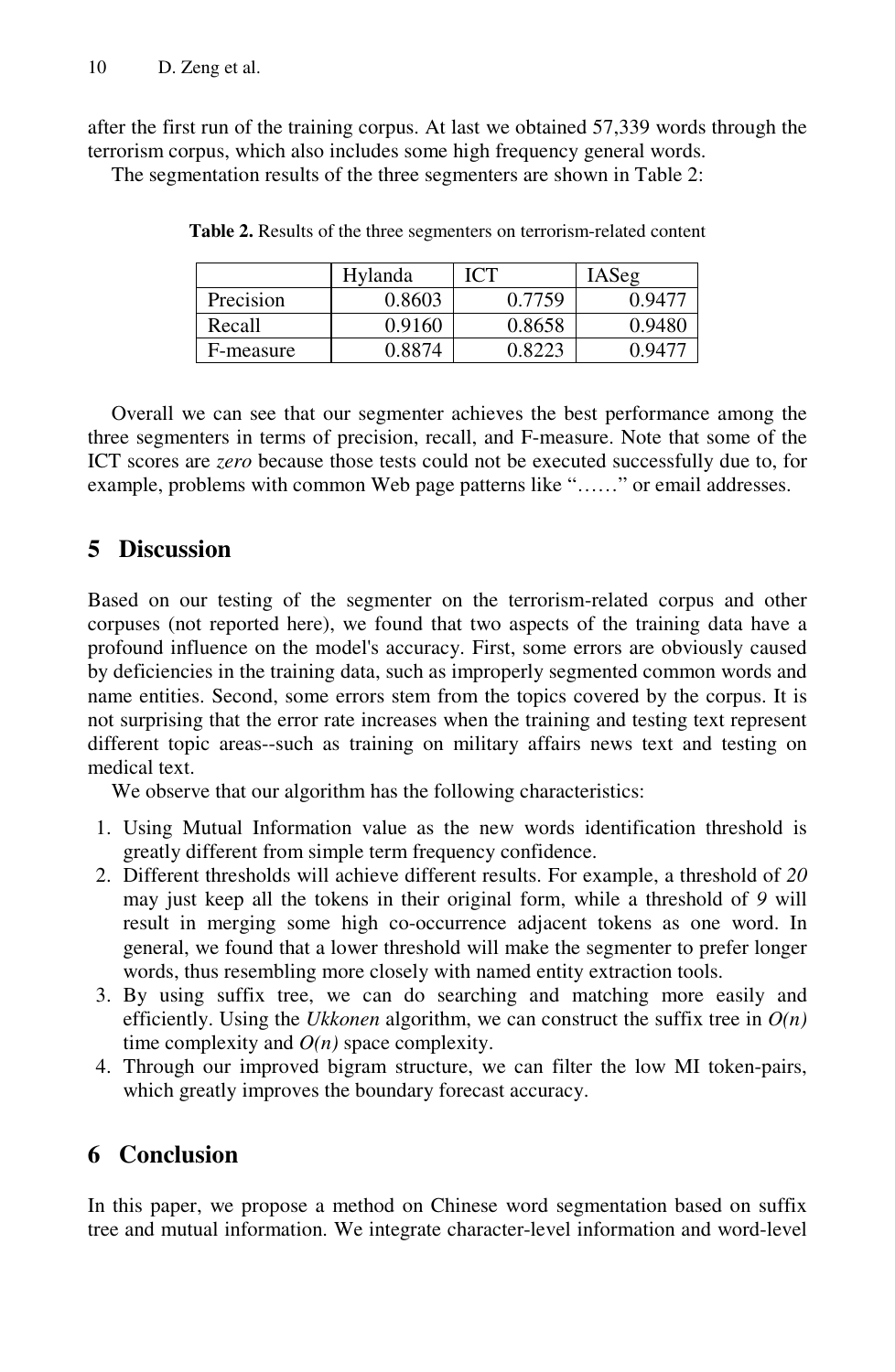information and achieve encouraging results in segmenting a terrorism-related corpus. Our algorithm uses a two-stage statistical word segmentation. In the first stage, word suffix tree are used to generate a dynamic dictionary and N-gram model on input text, and then a hybrid approach is employed in the second stage to incorporate word Ngram probabilities, and mutual information with word-formation patterns to detect Out-Of-Vocabulary words.

Our future work includes the following:

- Improve our strategies by adding more words' position information and part-ofspeech to develop an integrated segmenter which can perform known word segmentation and unknown word identification at the same time.
- y Address the OAS (overlap ambiguity string) problem using syntax rules and address the "CAS" (combination ambiguity string) problem using SVM classifier.
- Study the possibility of performing Chinese named entity recognition using the HMM-based tagger and its integration with this Chinese analyzer.
- Investigate the problem of event information extraction based on syntax structure.

## **Acknowledgments**

This work is supported in part by NNSFC #60621001 and #60573078, MOST #2006CB705500, #2004CB318103, and #2006AA010106, CAS #2F05N01 and #2F07C01, and NSF #IIS-0527563 and #IIS-0428241. We thank our team member Qingyang Xu for his help with the experiments. We also thank Fenglin Li and Shufang Tang for their help with data preparation and processing.

## **References**

- 1. Chan, H.L., Hon, W.K., Lam, T.W., Sadakane, K.: Dynamic dictionary matching and compressed suffix trees. Society for Industrial and Applied Mathematics, 13–22 (2005) ISBN:0-89871-585-7
- 2. Chau, M., Xu, J.: Mining Communities and Their Relationships in Blogs: A Study of Online Hate Groups. International Journal of Human-Computer Studies 65(1), 57–70 (2007)
- 3. Chen, H., Xu, J.: Intelligence and Security Informatics. Annual Review of Information Science and Technology 40, 229–289 (2006)
- 4. Chen, M.T., Seiferas, J.: Efficient and elegant subword-tree construction. In: Combinatorial Algorithm on Words, NATO Advanced Science Institutes. Series F, vol. 12, pp. 97–107. Springer, Berlin (1985)
- 5. Chien, L.F.: PAT-Tree Based Keyword Extraction for Chinese Information Retrieval. In: ACM SIGIR (1997)
- 6. Creutz, M., Lagus, K.: Unsupervised Models for Morpheme Segmentation and Morphology Learning. ACM Transactions on Speech and Language Processing 4(1) (January 2007)
- 7. Cui, S.Q., Liu, Q., Meng, Y., Yu, H.: Nishino Fumihito. New Word Detection Based on Large-Scale Corpus 43(05), 927–932 (2006)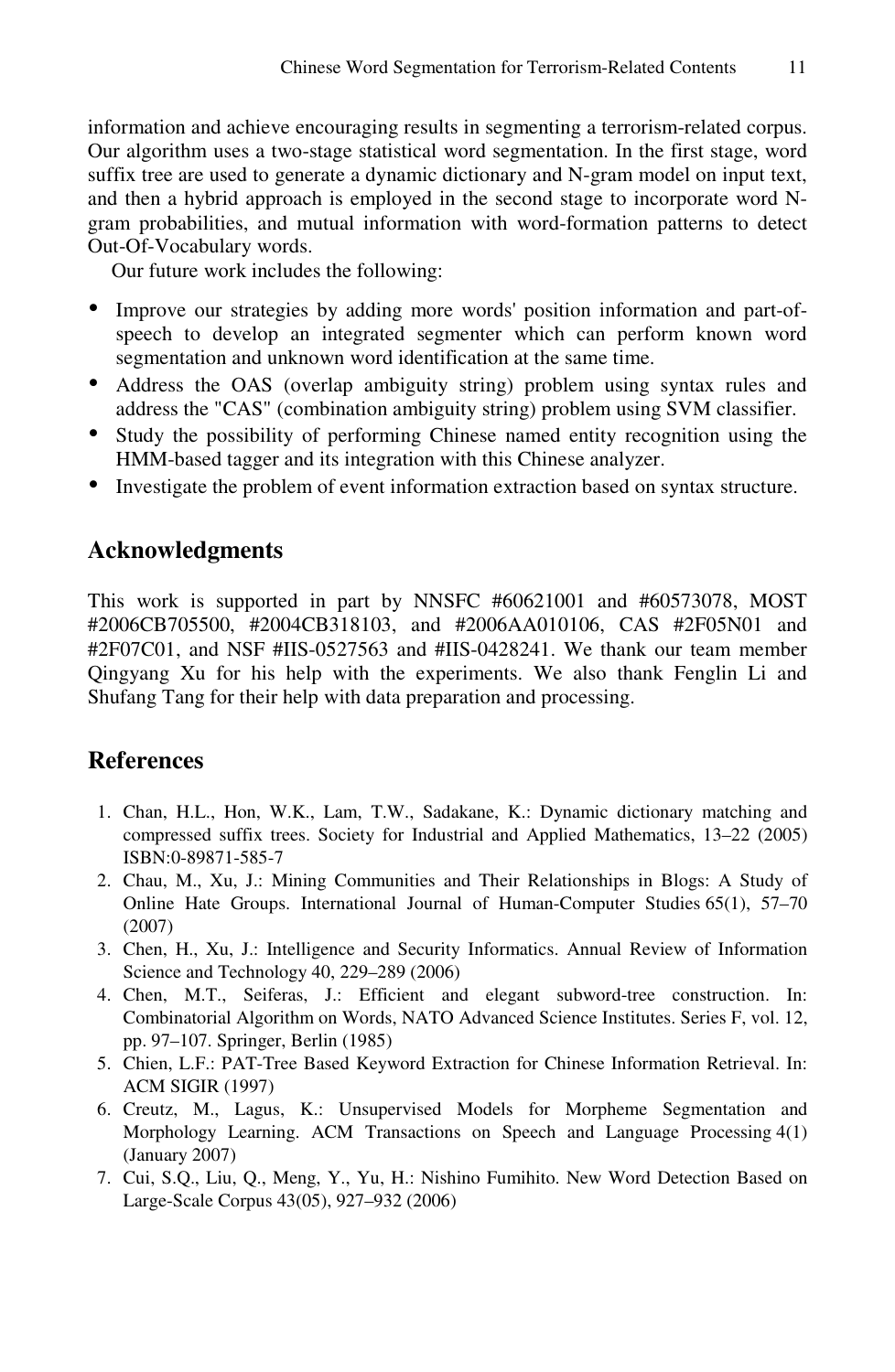- 8. Dai, Y.B., Khoo, S.G.T., Loh, T.E.: A new statistical formula for Chinese word segmentation incorporating contextual information. In: Proc. of the 22nd ACM SIGIR Conf. on Research and Development in Information Retrieval, pp. 82–89 (1999)
- 9. Fang, Y., Yang, H.E.H.: The Algorithm Design and Realization to Calculate The Mutual Information of Four- Word- String in Large Scale Corpus. Computer Development & Applications 1 (2005)
- 10. Giegerich, R., Kurtz, S.: From Ukkonen to McCreight and Weiner: A unifying view to linear-time suffix tree construction. Algorithmica 19, 331–353 (1997)
- 11. Hockenmaier, J., Brew, C.: Error-driven segmentation of Chinese. Communications of COLIPS 1(1), 69–84 (1998)
- 12. Jia, N., Zhang, Q.: Identification of Chinese Names Based on Maximum Entropy Model. Computer Engineering 33(9), 31–33 (2007)
- 13. Li, J.F., Zhang, Y.F.: Segmenting Chinese by EM Algorithm. Journal of the China Society for Scientific and Technical Information 03, 13–16 (2002)
- 14. Li, R., Liu, S.H., Ye, S.W., et al.: A method of crossing ambiguities in Chinese word segmentation based on SVM and k-NN. Journal of Chinese Information Processing 15(6), 13–18 (2001) (in Chinese)
- 15. Maaß, M.: Suffix Trees and their Applications. Ferienakademie 1999 Kurs 2: Bäume-Algorithmik and Kombinatorik (1999)
- 16. Low, J.K., Ng, H.T., Guo, W.: A Maximum Entropy Approach to Chinese Word Segmentation. In: Proceedings of the Fourth SIGHAN Workshop on Chinese Language Processing, Jeju Island, Korea, pp. 161–164 (2005)
- 17. McCreight, E.M.: A space-economical suffix tree construction algorithm. Journal of ACM 23(2), 262–272 (1976)
- 18. Ong, T.H., Chen, H.: Updateable PAT-Tree Approach to Chinese Key Phrase Extraction using Mutual Information: A Linguistic Foundation for Knowledge Management. In: Proceedings Asian Digital Library Conference, Taipei, Taiwan, pp. 63–84 (1999)
- 19. Palmer, D.: A trainable rule-based algorithm to word segmentation. In: Proceedings of the 35th Annual Meeting of the Association of Computational Linguistics, Madrid, Spain (1997)
- 20. Peng, F.C., Feng, F.F., McCallum, A.: Chinese segmentation and new word detection using conditional random fields. In: COLING 2004, Geneva, Switzerland (2004)
- 21. Peng, F.C., Dale, S.: Self-supervised Chinese Word Segmentation. In: Proceedings of the 4th International Symposium of Intelligent Data Analysis, pp. 238–247 (2001)
- 22. Ponte, J.M., Croft, W.B.: Useg: A retargetable word segmentation procedure for information retrieval. In: Proceedings of SDAIR 1996, Las Vegas, Nevada (1996)
- 23. Rabiner, L.: A tutorial on hidden Markov models and selected applications in speech recognition. Proceedings of the IEEE 77(2), 257–286 (1989)
- 24. Sproat, R., Shih, C., Gale, W., Chang, N.: A stochastic finite-state word-segmentation algorithm for Chinese. Computational Linguistics 22(3), 377–404 (1996)
- 25. Sun, M.S., Xiao, M., Zou, J.Y.: Chinese Word Segmentation without Using Dictionary Based on Unsupervised Learning Strategy. Chinese Journal of Computers 27(6), 736–742 (2004)
- 26. Teahan, W.J., Wen, Y., McNab, R.J., Witten, I.H.: A compression-based algorithm for Chinese word segmentation. Computational Linguistics 26, 375–393 (2000)
- 27. Ukkonen, E.: Constructing Suffix Trees On-Line in Linear Time. In: Leeuwen, J.v. (ed.) Algorithms, Software, Architecture, Proc. IFIP 12th World Computer Congress, Information Processing 1992, Madrid, Spain, vol. 1, pp. 484–492 (1992)
- 28. Ukkonen, E.: On-line Construction of Suffix-Trees. Algorithmica 14(3) (1995)